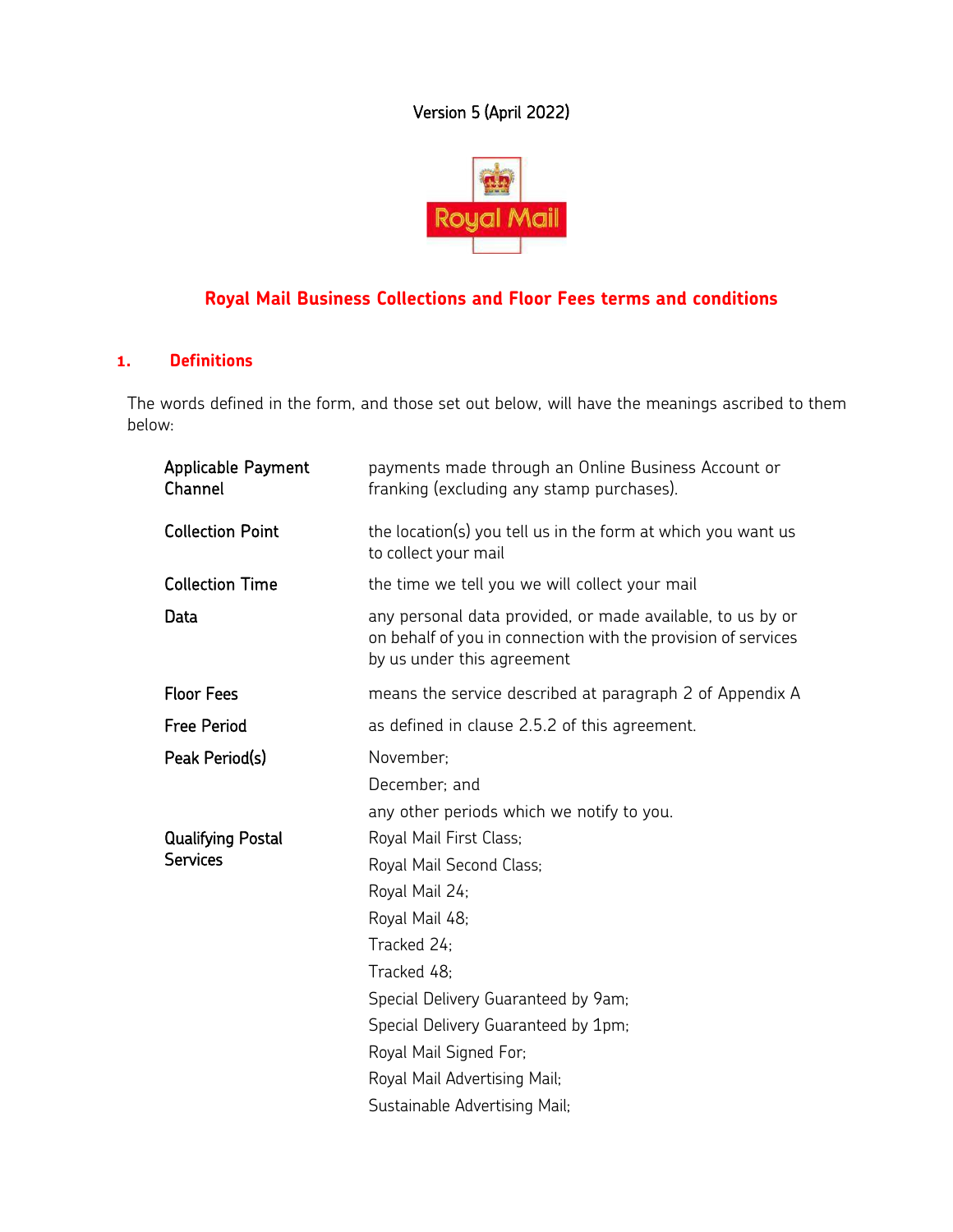|                        | Royal Mail Business Mail;       |
|------------------------|---------------------------------|
|                        | Royal Mail Publishing Mail;     |
|                        | International Standard;         |
|                        | International Economy;          |
|                        | International Tracked & Signed; |
|                        | International Tracked; and      |
|                        | International Signed.           |
| <b>Required Amount</b> | £17,000 (excluding VAT)         |
| We or Us               | Royal Mail Group Limited        |
| You or Your            | you the customer                |

### **2. Providing the services**

- 2.1 We will provide you with the service between Monday and Friday, except on public and bank holidays. We may also agree with you in writing to provide the services on Saturdays.
- 2.2 We aim to collect each posting from the Collection Point within 10 minutes of the Collection Time. In relation to this:
	- 2.2.1 we will tell you what your set Collection Time is in writing. We will try to meet your request but it may be 15 minutes either side of what you asked for;
	- 2.2.2 you must make the mail you would like us to collect available at least 10 minutes before the set CollectionTime; and
	- 2.2.3 Floor Fees will apply where our staff need to ascend or descend away from your area of the address occupied by you to which we would ordinarily make deliveries for you. If there is any doubt about this, we will tell you where it is, but it will normally be the point nearest to, if not on, the ground floor.
- 2.3 Peak Period collections:
	- 2.3.1 We may need to change your Collection Time on specific days over Peak Periods and will notify youin advance if this is required.
	- 2.3.2 We may ask you to confirm your requirement for collections on specific days over Peak Periods, and customers who do not do so will not be entitled to any refund of charges under clause 5.1 if we fail to make a collection on these days.
- 2.4 We do not have to provide you with the service if you do not keep to the agreement(s) you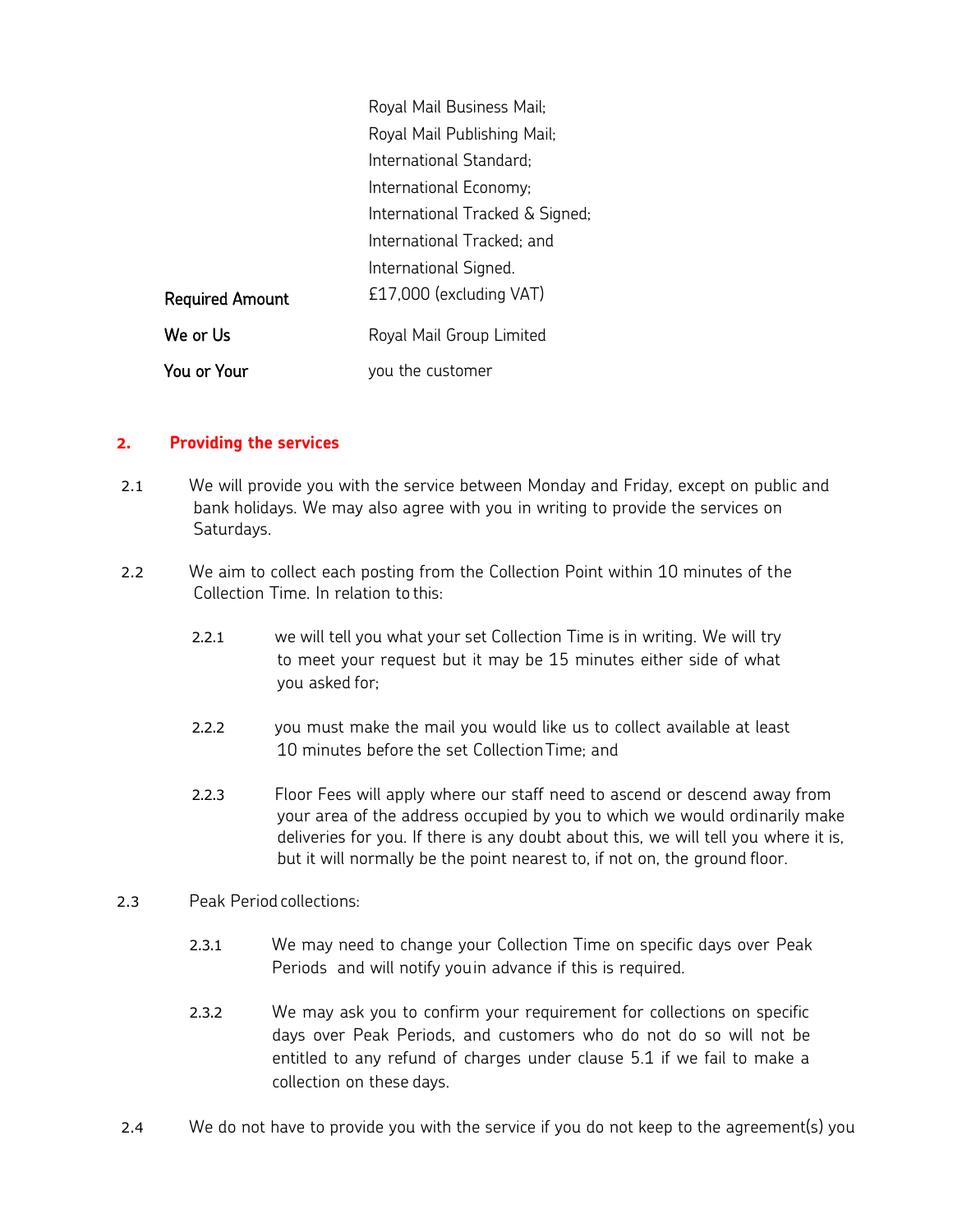have with us or any other reasonable terms we tell you about. Neither do we have to provide you with the service if we consider it unsafe or impractical for us to do so.

- 2.5 If you have spent at least the Required Amount, on Qualifying Postal Services through any Applicable Payment Channel (excluding single collections) from any one Collection Point, during the 12 month period prior to the date your application is approved, you may apply to receive one free customer collection from that Collection Point per day (a "Free Collection").
	- 2.5.1 Each application for a Free Collection, from a Collection Point, must be supported by evidence that you have met the provisions of this clause 2.5 in respect of the relevant Collection Point during the previous 12 months.
	- 2.5.2 If you are successful in your application:
		- (a) you will receive one Free Collection per day from the relevant Collection Point for 12 months from the date on which your application is approved (your Free Period); and
		- (b) you may apply for a pro-rata refund of the collection fees that you have paid under this agreement during the period you were entitled to a Free Collection pursuant to the terms of clause 2.5(up to a maximum of 12 months). No other refund is payable to you
	- 2.5.3 If you are successful in your application, but you wish to receive more than one customer collection from the relevant Collection Point each day, you must pay us for any other customer collection(s) you request at our then current rates.
	- 2.5.4 We may, on or prior to the expiry of your Free Period, review your spend with us to establish whether or not you continue to meet the qualification criteria described above. If you do, we will automatically extend your Free Period for a further 12 months. If you do not, you must pay us for all customer collection(s) that take place following the expiry of your Free Period at our then current rates.
	- 2.5.5 We may at any time during your Free Period review your spend for the previous 12 months to establish whether or not you met the qualification criteria for a Free Collection. Where you have not met the qualification criteria but have been receiving a Free Collection we may retrospectively charge you for the collection fee.
	- 2.5.6 Nothing in this clause 2.5 will prevent you from making an application for Free Collections in relation to any other Collection Point(s), provided that the individual Collection Point(s) meet(s) the qualification criteria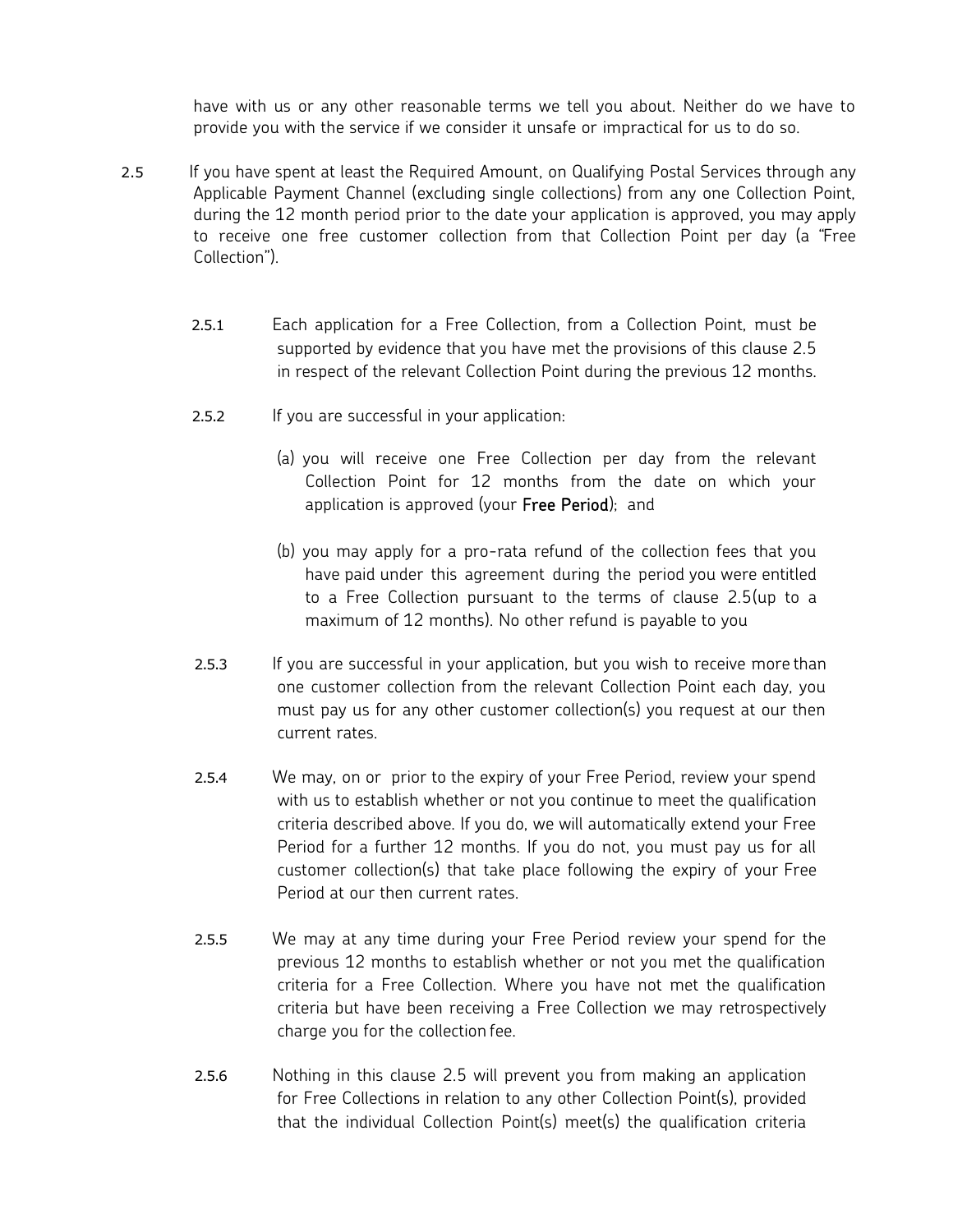described above.

- 2.5.7 Subject to the remainder of this agreement, Floor Fees and all relevant terms and conditions will continue to apply.
- 2.6 These terms also apply where we have agreed that your private posting box is your Collection Point, except for clauses 2.5, 3.3, 3.4, 3.5, 3.7 – 3.9 (inclusive) and 4.2.

# **3. Your duties**

- 3.1 You agree to carry out your duties under this agreement and agree to keep to the terms of the postal services you use.
- 3.2 You must allow us and each of our employees, contractors, representatives and agents to enter your premises safely in order to provide the services, and you agree to pay us for any costs (including legal costs) expenses, claims, losses, damages and awards we have to pay because you have not done this.
- 3.3 If you are posting more than (i) 4000 letters; or (ii) 1000 large letters and/or parcels; or (iii) more than 5000 items in any one collection, you must tell us in writing the actual number of items for that collection at least 24 hours before you want us to collect that posting.
- 3.4 If you fail to inform us in line with clause 3.3 we may not collect or process your posting in full on the day of collection, although we will try to do so. If we cannot collect or process your posting, we will amend the documentation that you gave us with that posting to reflect the new date of posting.
- 3.5 If we provide you with Free Collections you must tell us in writing at least 24 hours' before a particular Collection Time if you do not need that collection, otherwise you may be charged forthe collection at the full price as though a collection had been made.
- 3.6 You must tell us immediately if any of the information you gave us in the application form has changed or will change.
- 3.7 You must make each posting available for us to collect from the Collection Point at the Collection Time, as set out in clause 2.2. You must make sure that access barcodes are clearly visible to our staff for swiping at the time of collection.
- 3.8 We may make a collection not otherwise provided for by this agreement (relief collection) at any time when your premises are open, and we will try to tell you before we make such a collection. We will not charge you if we decide to make a relief collection. We will charge you, at the single collection rate, if you ask us to make a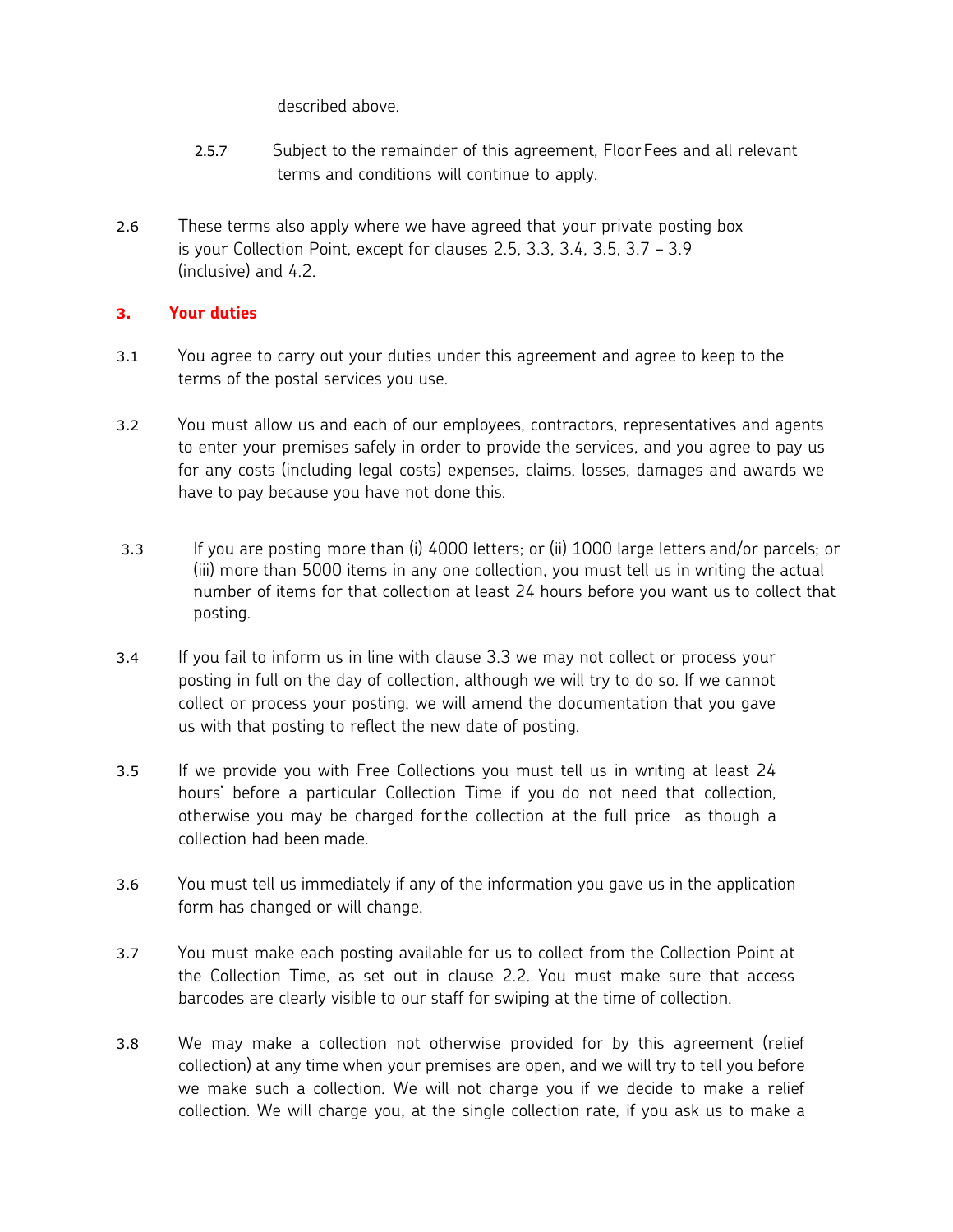relief collection. Details of charges can be found at www.royalmail.com

3.9 You may let other organisations located within the same building deposit their mail at your Collection Point and we will make a shared collection (a collection made for you, which may consist of items to be conveyed by us for others). If you make such arrangements, you must ensure that the third party mail is presented to us in accordance with this agreement. If you make such arrangement you will be liable for any failure by such third party to comply with the obligations under this agreement. Any arrangements for the conveyance of the mail will be between us and the third party.

# **4. Charges**

- 4.1 You agree to pay the charges before we start to provide the services and on each anniversary thereafter (unless we agree that you qualify for Free Collections).
- 4.2 The charges do not include VAT. You must pay any VAT due on the charges.
- 4.3 If you have not paid us on time, we may at our sole discretion:
	- 4.3.1 Require you to pay by direct debit;
	- 4.3.2 require you to pay 12 months' charge in advance; and/or
	- 4.3.3 stop carrying out our duties under this agreement without having a responsibility to you,

as long as we have first given you notice of not less than 7 days that we plan to do so.

### **5. Our responsibility to you**

- 5.1 Except as stated in clause 2.3.2, 2.4 or where clause 7.1 applies, if we fail to provide a service on a day we hadagreed with you to do so, then, subject to the other terms of this agreement, we will, at our discretion, either refund or credit you with the charges you have paid us (if you are not receiving Free Collection) for that service on that day. You must make any claims for this credit within 3 months of the date of our failure, and provide us with all the information we may reasonably ask for. After such 3 months you waive all rights you may have to claim.
- 5.2 We will not be responsible to you if we do not collect (or process) items which do not meet the terms of this agreement or the relevant terms governing the provision of the particular postal service used.

## **6. Data Protection**

6.1 Terms and expressions used in this clause 6 and not defined in this agreement have the meanings assigned to them in the General Data Protection Regulation (EU) 2016/679 and any national implementing laws, regulation(s) and secondary legislation.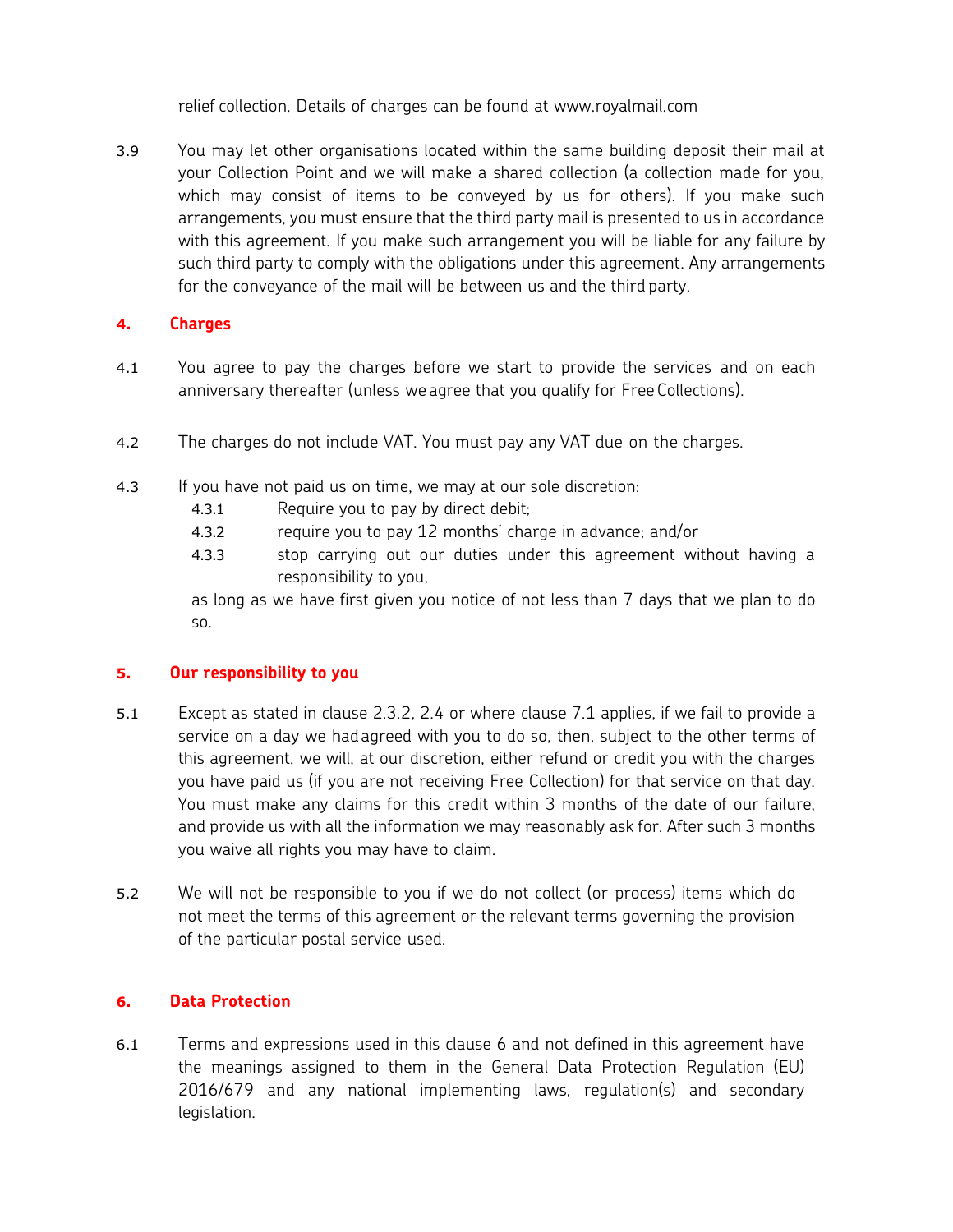- 6.2 With respect to the parties' rights and obligations under this agreement, we are the data controller of any Data.
- 6.3 All processing of Data under this agreement will be carried out in accordance with our privacy policy which can be found at [www.royalmail.com/customer-service/terms-and](http://www.royalmail.com/customer-service/terms-and-conditions/privacy-policy)[conditions/privacy-](http://www.royalmail.com/customer-service/terms-and-conditions/privacy-policy) [policy.](http://www.royalmail.com/customer-service/terms-and-conditions/privacy-policy)
- 6.4 Where you present the Data of a third party to us (for example for the purpose of setting up a shared collection under clause 3.9), you agree that you have that third party's permission to provide their Data to us, and that you have made them aware that their Data will be processed in accordance with our privacy policy. You hereby agree to indemnify us for any loss and damage that we incur as a result of any failure by you to comply with your obligations under this clause 6.4.

#### **7. Matters beyond our reasonable control**

- 7.1 We will not be responsible to you if we are not able to provide the services in full or in part, or if there are any delays in the services, because of something beyond our reasonable control (including without limitation war, acts of terrorism, extreme weather conditions, earthquakes, fire, floods, epidemics, pandemics, traffic congestion, mechanical breakdown (including of machinery, equipment, and vehicles), any public or private road being blocked, governmental actions or industrial action and the outcomes of it if this prevents us from providing our usual service). We will try to tell you promptly about any suchevents by placing a notice on our website and/or by writing to you.
- 7.2 If we are not able to carry out our duties fully for more than four weeks in a row, you can end this agreement by telling us in writing.

#### **8. Ending or suspending the services**

- 8.1 This agreement will continue until it is ended in line with this clause 8.
- 8.2 We can end this agreement or stop providing any of the services by giving you at least 30 days' notice. You can end this agreement by giving us at least 30 days' notice.
- 8.3 Either you or we can end this agreement immediately by giving notice to the other if the other is breaking any of its responsibilities under this agreement and:
	- 8.3.1 they cannot do anything to put the matter right; or
	- 8.3.2 they can do something to put the matter right, but fail to do so within 14 days of being asked.
- 8.4 Either you or we can end this agreement immediately by giving notice to the other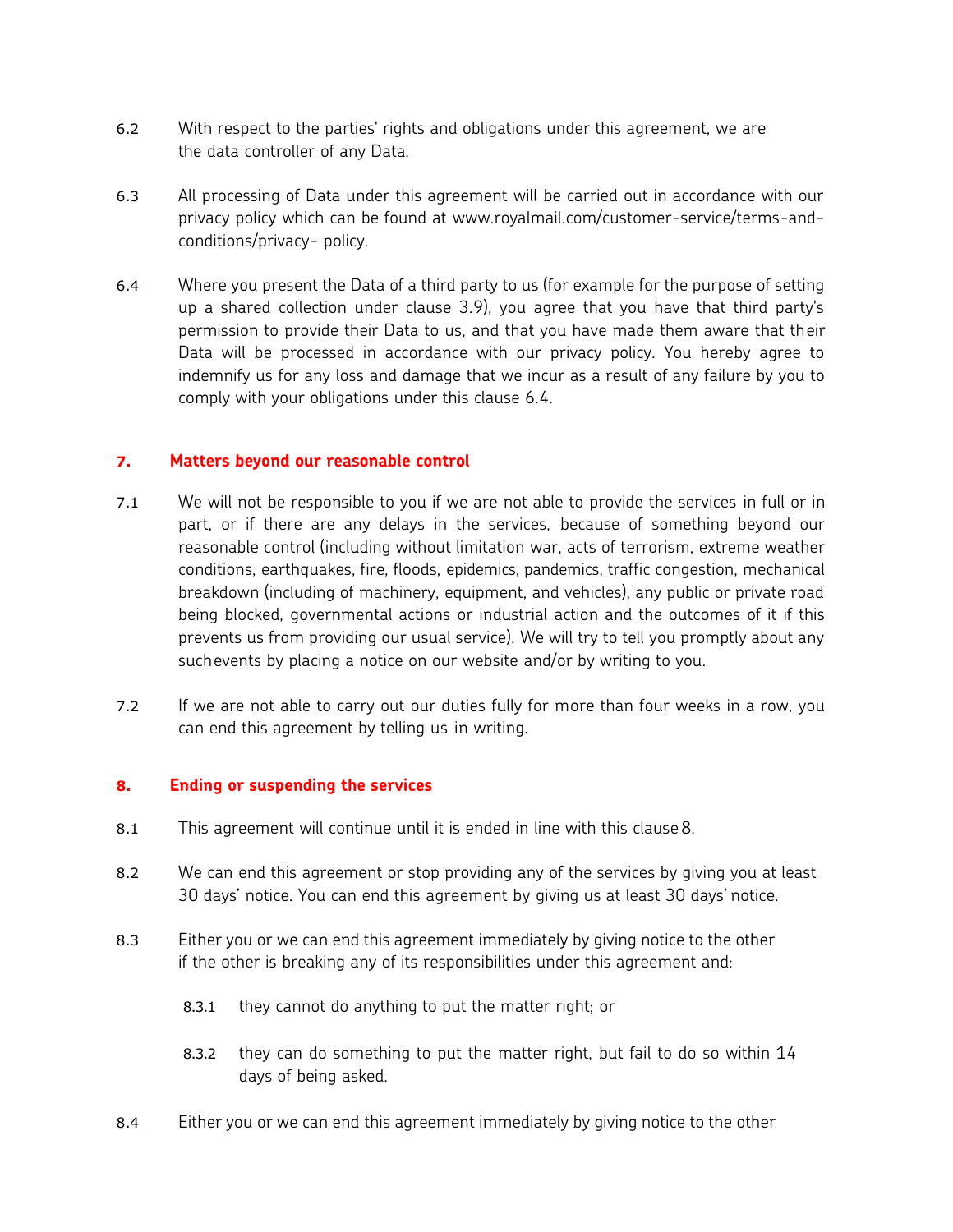- 8.4.1 the other becomes bankrupt or is not able to pay its debts;
- 8.4.2 the other passes a resolution for winding up of its business, or a court makes an order to wind up the business (in either case, other than for the purposes of reorganisation);
- 8.4.3 a receiver, manager or an administrator is appointed over any or all of the assets of the other; or
- 8.4.4 the other makes any arrangement with or for the benefit of its creditors.
- 8.5 If we end this agreement in line with clauses 8.3 or 8.4 or it ends in line with clause 8.2 during the first 12 months of this agreement as the result of your notice or actions/omissions, we will not be obliged to refund any monies paid in advance in respect of services not performed due to the termination.
- 8.6 If you end this agreement under clauses 7.2, 8.2, 8.3 or 8.4 and the termination date is 12 months or more after the effective date of the agreement, we will repay you any charges you have paid us in advance relating to that period aftertermination. For the avoidance of doubt, no refund or other credit is due if you receive Free Collections under clause 2.5.
- 8.7 If either of us ends this agreement, we will keep the rights we have against each other up until the date the agreement ends.

### **9. Changes to this agreement**

- 9.1 We can change the terms of this agreement or introduce new terms for our services. If we reasonably believe the change benefits you, we may implement it as and when we decide and tell you about it within 30 days. We will tell you at least 90 days before we increase any charges, if our regulator tells us that we must do this. We will tell you at least 30 days before any other change.
- 9.2 Notwithstanding any other provision of this agreement (including but not limited to clause 7.1), in exceptional circumstances, and/or where, in our reasonable opinion, there is a material risk to the health and safety of our staff, our customers or the recipients of postal items, we may do one or more of the following: (i) change how and when we collect, process or deliver any items; (ii) suspend or change the services, including the Collection Time; (iii) suspend or change the terms and processes that apply to claims, including the payment of refunds / credits; and (iv) change our prices to reflect the effect of the exceptional circumstances and/or the health and safety issues on our costs. We will publish information relating to any such change and the effective date on our website as soon as practical.

if: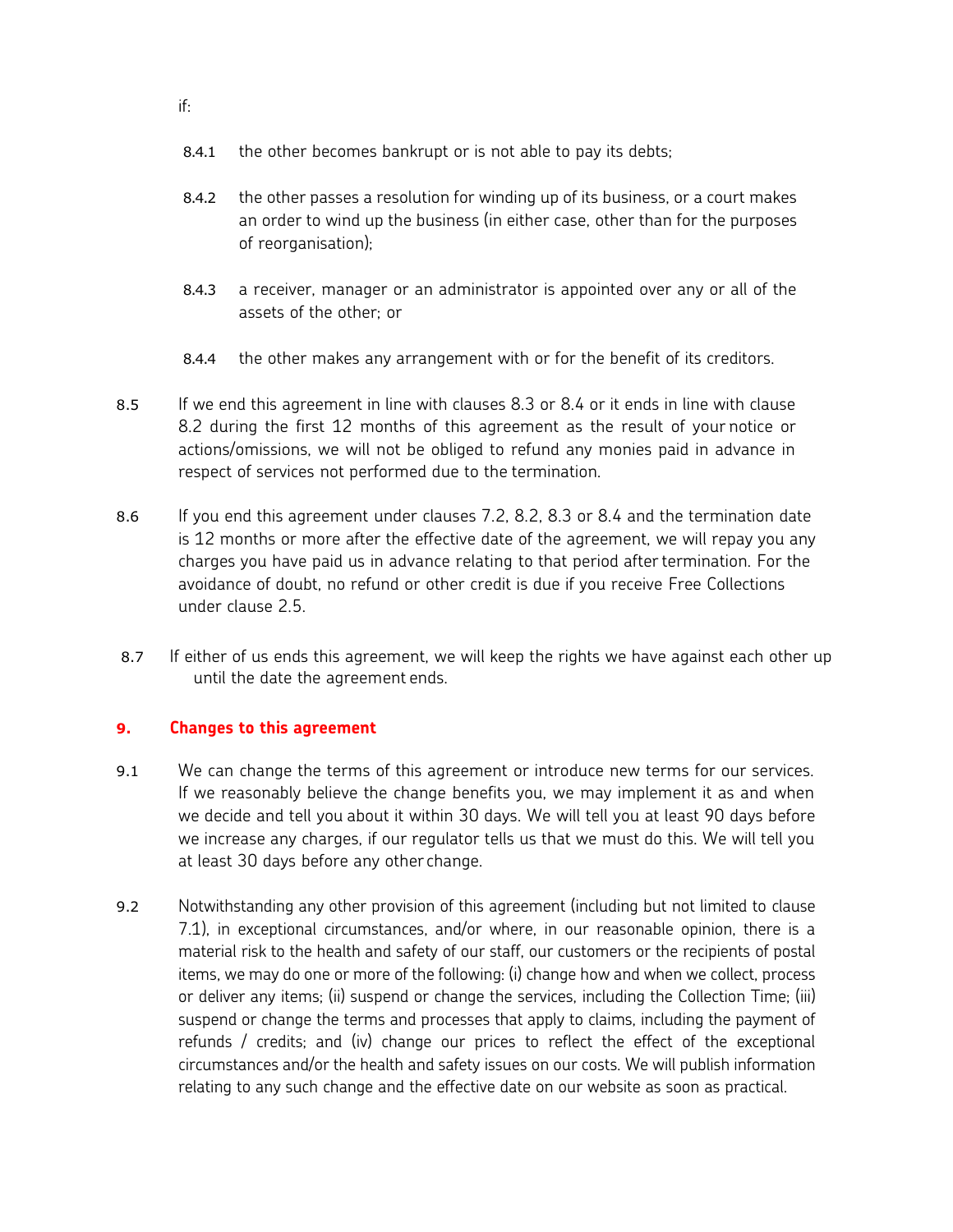#### **10. General**

- 10.1 A person who is not a party to this agreement will not have any right or benefit under or in connection with it.
- 10.2 If any court with the correct authority finds any part of the agreement to be invalid, illegal or unenforceable, this will not affect the other parts of this agreement.
- 10.3 Each of us acknowledges that we cannot transfer the rights and duties under this agreement without the consent of the other, such consent not to be unreasonably withheld or delayed. You can use another person to carry out any of your duties as long as you tell us first. You will be responsible to us for any action that person takes or fails to take. We can use others to perform our duties and exercise rights but we will be responsible for them.
- 10.4 Our duties to you under this agreement and arising in relation to it are limited to providing the services as set out in the agreement.
- 10.5 Subject to the other provisions of this agreement, if we do not provide the service because of our negligence,we will credit you on a pro rata daily basis for each working day when we did not provide the service and this will be our only liability to you except for liability that cannot by law be excluded or limited, such as liability for death or personal injury caused by our negligence.
- 10.6 This does not affect your rights under a scheme or contract for the delivery of a postal item. The conveyance of a postal parcel letter or any other items under our postal services, which are subject to this agreement is governed either by a scheme made under the Postal Services Act 2000, Postal Services Act 2011 or a contract with us, and compensation for loss of, or damage to, such an item, or if we deliver an item late is provided by that scheme or contract and not this agreement. You can find out more about the schemes at [www.royalmail.com.](http://www.royalmail.com/)
- 10.7 This agreement is governed by the laws of England.